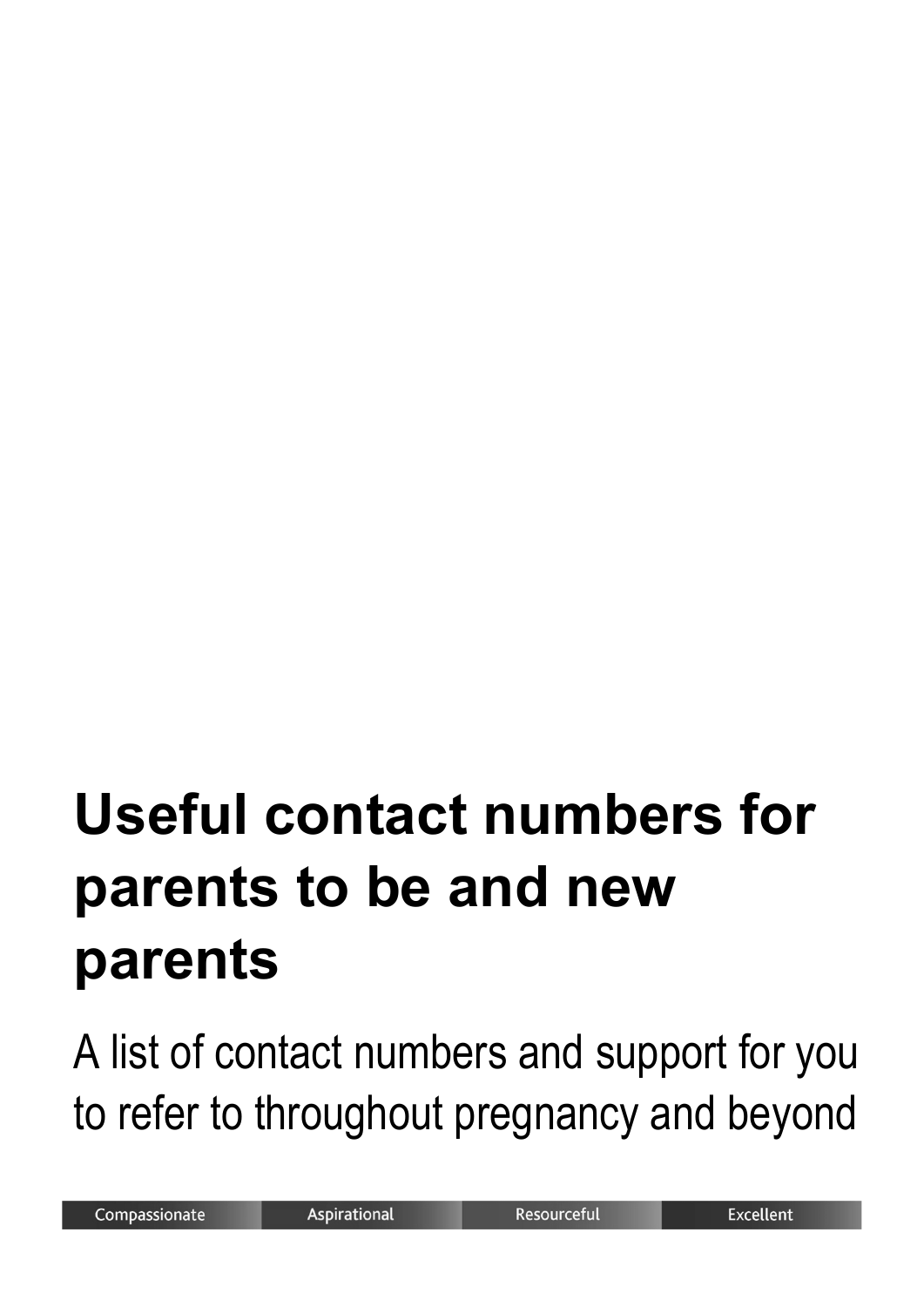## **This leaflet is for pregnant women, partners and new parents, to access for support during or after pregnancy.**

## **Information leaflets**

Download leaflets from our website:

[www.royalberkshire.nhs.uk/Default.aspx.ShortcutID-712430.AccessLetter-M.htm](http://www.royalberkshire.nhs.uk/Default.aspx.ShortcutID-712430.AccessLetter-M.htm) You can also download the Bounty App for current maternity information leaflets associated with Royal Berkshire Hospital.

Visit the NHS pregnancy guide for further information at [www.nhs.uk/planners/pregnancycareplanner/Pages/PregnancyHome.aspx.](http://www.nhs.uk/planners/pregnancycareplanner/Pages/PregnancyHome.aspx)

# **Dating / combined screening scan**

The maternity unit will call you the day after your booking appointment with the midwife (or on Monday if booked on a Friday or weekend) to arrange your scan.

## **Antenatal education classes**

These are provided by National Childbirth Trust – free to women delivering at Royal Berkshire Hospital: Visit the website [www.nct.org.uk/BerkshireAntenatal](http://www.nct.org.uk/BerkshireAntenatal) to book your place via the on-line form.

## **Infant feeding classes**

Please ask your midwife to book these for you or see our website for infant feeding class information at: [www.royalberkshire.nhs.uk/infant\\_feeding.htm,](http://www.royalberkshire.nhs.uk/infant_feeding.htm) or the Bounty App regarding the availability of classes near you.

# **Postnatal care**

All women will be seen at home the day after discharge from hospital. These will be planned by the community midwives following the birth of your baby.

# **Accessing your named community midwife:**

At your booking appointment you will be given the name and contact details of your midwife. You will also be given the community office number to contact if the midwife is on annual leave. Please be aware that calls you receive from the midwife maybe from a withheld number and also ensure that you provide us with the most up to date contact telephone number.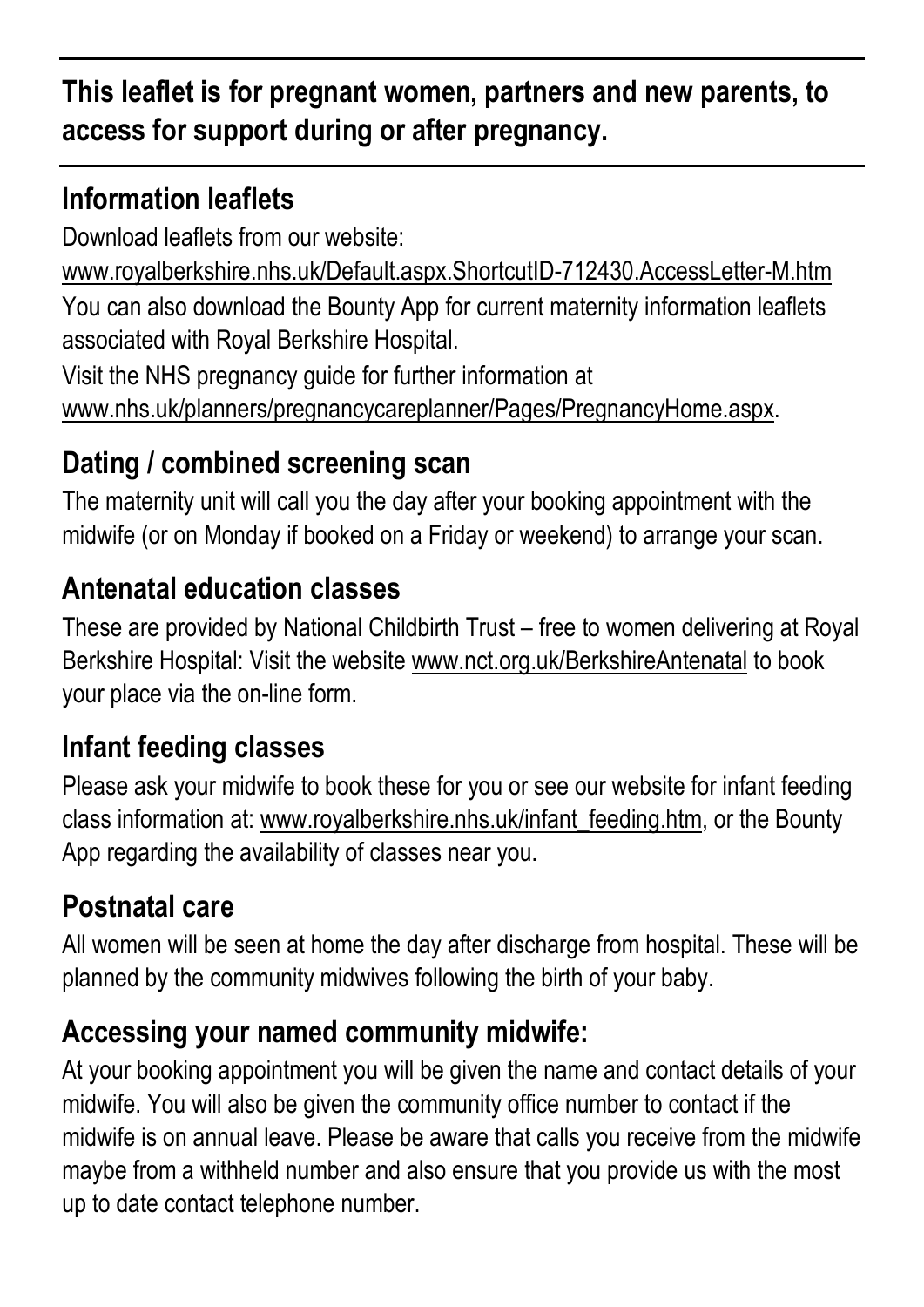# **Useful information**

| <b>GP</b>                                            | If you have any concerns about yourself or your baby<br>and you are less than 16 weeks pregnant, please<br>phone your GP.                                                                                                                                                                                                                                                                                                                                                                                                                                                                                                                                                                                                                                                                                                                                                 | Tel number<br>on surgery<br>website or<br>NHS 111 out<br>of hours |
|------------------------------------------------------|---------------------------------------------------------------------------------------------------------------------------------------------------------------------------------------------------------------------------------------------------------------------------------------------------------------------------------------------------------------------------------------------------------------------------------------------------------------------------------------------------------------------------------------------------------------------------------------------------------------------------------------------------------------------------------------------------------------------------------------------------------------------------------------------------------------------------------------------------------------------------|-------------------------------------------------------------------|
| GP or<br><b>Named</b><br>Community<br><b>Midwife</b> | If you are over 16 weeks and less than 28 weeks<br>pregnant and experience any of the following you can<br>contact your midwife or GP:<br>• Changing of your midwife appointment.<br>• Maternity Certificates can be provided by your<br>named GP surgery – please provide them with your<br>expected date of delivery at time of request.<br>• Any travel or health checks done at your GP surgery.<br>• Headaches not relieved with painkillers.<br>• Visual disturbances.<br>• Sudden swelling of ankles, hands / feet and face.<br>• Persistent itching of soles of feet and palms of hands.<br>• Leaking of fluid – either blood or water.<br>• Offensive vaginal discharge.<br>• Baby's movements that have changed from the<br>usual pattern you are used to having (please see<br>Kicks Count information in your hospital records).<br>• Postnatal care queries. | As above.                                                         |
| <b>Triage</b>                                        | For all women booked to deliver their baby at Royal<br>Berkshire Hospital. After 28 weeks of pregnancy and if<br>you experience any of the following:<br>• Headaches and / or visual disturbances not relieved<br>with paracetamol.<br>• Sudden swelling of ankles, hands, feet or face.<br>• Persistent itching of soles of feet and palms of hands.<br>• Leaking of fluid – either blood or water.<br>• Offensive vaginal discharge.<br>• Baby's movements that have changed from the<br>usual pattern you are used to (refer to Kicks Count<br>info in your hospital records).<br>• All labour related enquiries.                                                                                                                                                                                                                                                      | 0118 322<br>7304                                                  |